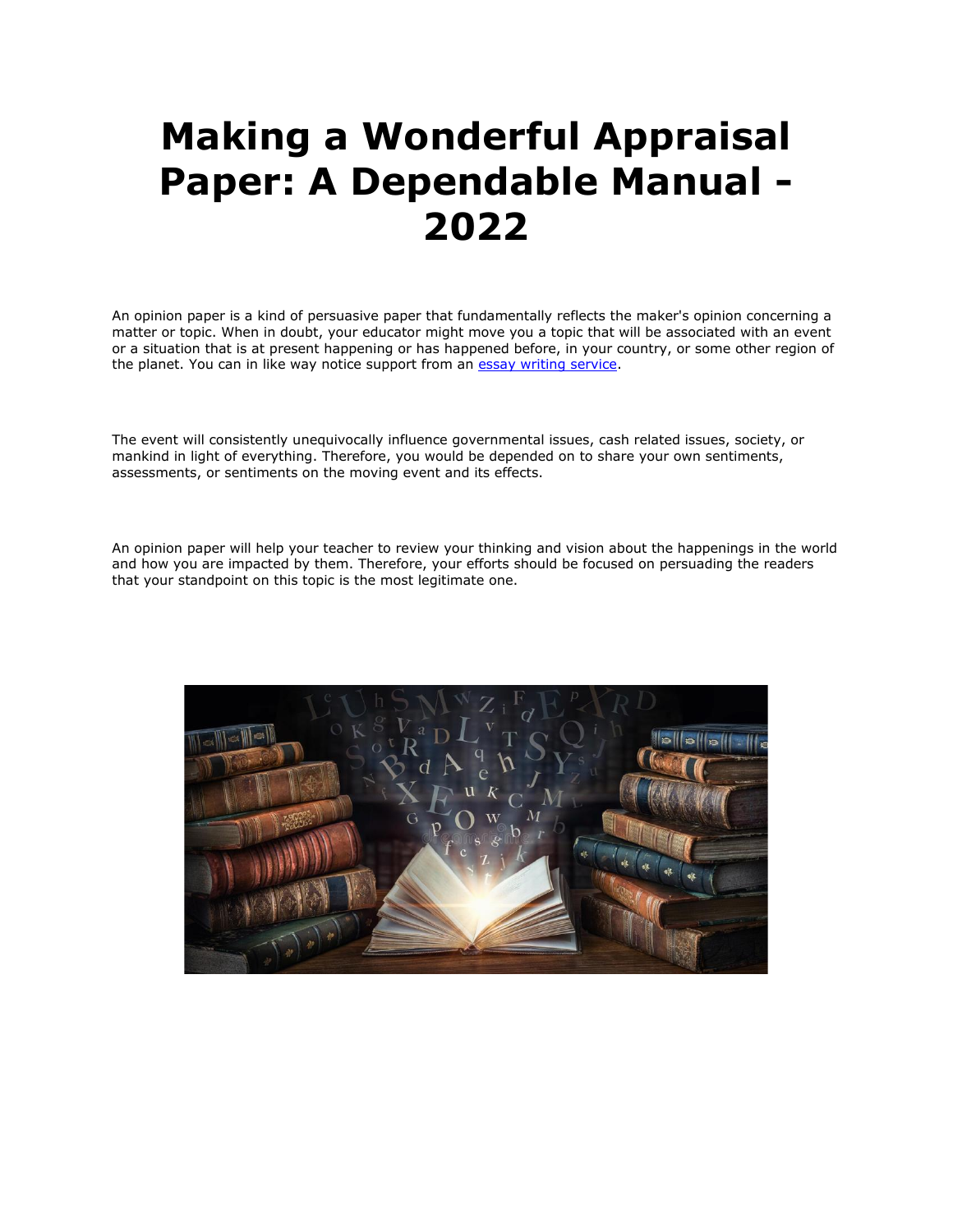At any rate the paper should tie your opinion about the topic, you should inconspicuously jump out and out more fundamentally into the topic through research to pass on a reliable opinion. Since this assignment helps an educator to outline a student's performance, I for the most part consider mentioning that experts [write my paper](https://www.myperfectpaper.net/) to have the choice to get an A+ grade.

Writing an opinion paper: an every little development thus guide

To write the best opinion paper, you would need to report your own amazing viewpoints on the given topic. You should advance picked perspectives by making imaginative research arrangements with the help of your critical stunning examinations.

You will nearly have to help your arguments through reasoning, legitimate elements, standard examples, pieces of information, and other passed on research information or studies.

At any rate the paper should not actually expand on opinions by others, it should be written in a convincing, professionally solid, and clear way. This might sound to you like an upsetting errand, therefore, counsel an [essay writer](https://www.5staressays.com/) as your semester grades depend on this assignment.

A proposed structure for an opinion paper is according to the going with:

The fundamental paragraph should be started with a captivating and fulfilling sentence. A rhetorical mentioning can in like manner be used which can without a totally critical stretch get the readers' benefit and hook them to find to know the arrangement.

This paragraph straightforwardly focuses on changing the event or situation with the readers in the base words possible. It should other than join a thesis statement which is your proposed hypothesis concerning the event and its effects.

If all else fails, the body segment of the paper should be isolated into a requirement of 5 pages (basically 1500 words) and various paragraphs. It should contain an imaginative and momentous hypothesis that should reflect your circumstance on the topic.

The discussion segment should be stayed aware of the help of spread information, which is material to your topic. For this purpose, you would need to see supporting material from academic journals and books and present it so it can give your situation to the readers.

You will also have to set a convincing assessment concerning the effects of the hypothesis on the fundamental vested party or official issues, cash related issues, and society. You would moreover require supporting material from right eventually circumnavigated research studies and information to show the long and transient effects of the event.

Seeing legitimate evidential information is the fundamental development of writing an opinion paper. For this purpose, an affirmed and sound [college essay writer](https://www.collegeessay.org/) can be formed, expecting you can't find confirmed supporting information for your paper.

The topic sentence of the body paragraphs should be argumentative and not set up on clear confirmation. The body area should follow a legitimate arrangement and address a sharp movement of information with the bona fide that your readers do not become overwhelmed. Each paragraph should give a substitute idea and continue to pay exceptional consideration regarding the idea till the acknowledgment of the paragraph. Transitional words or clarifications should be used while changing to the going with thought or paragraph.